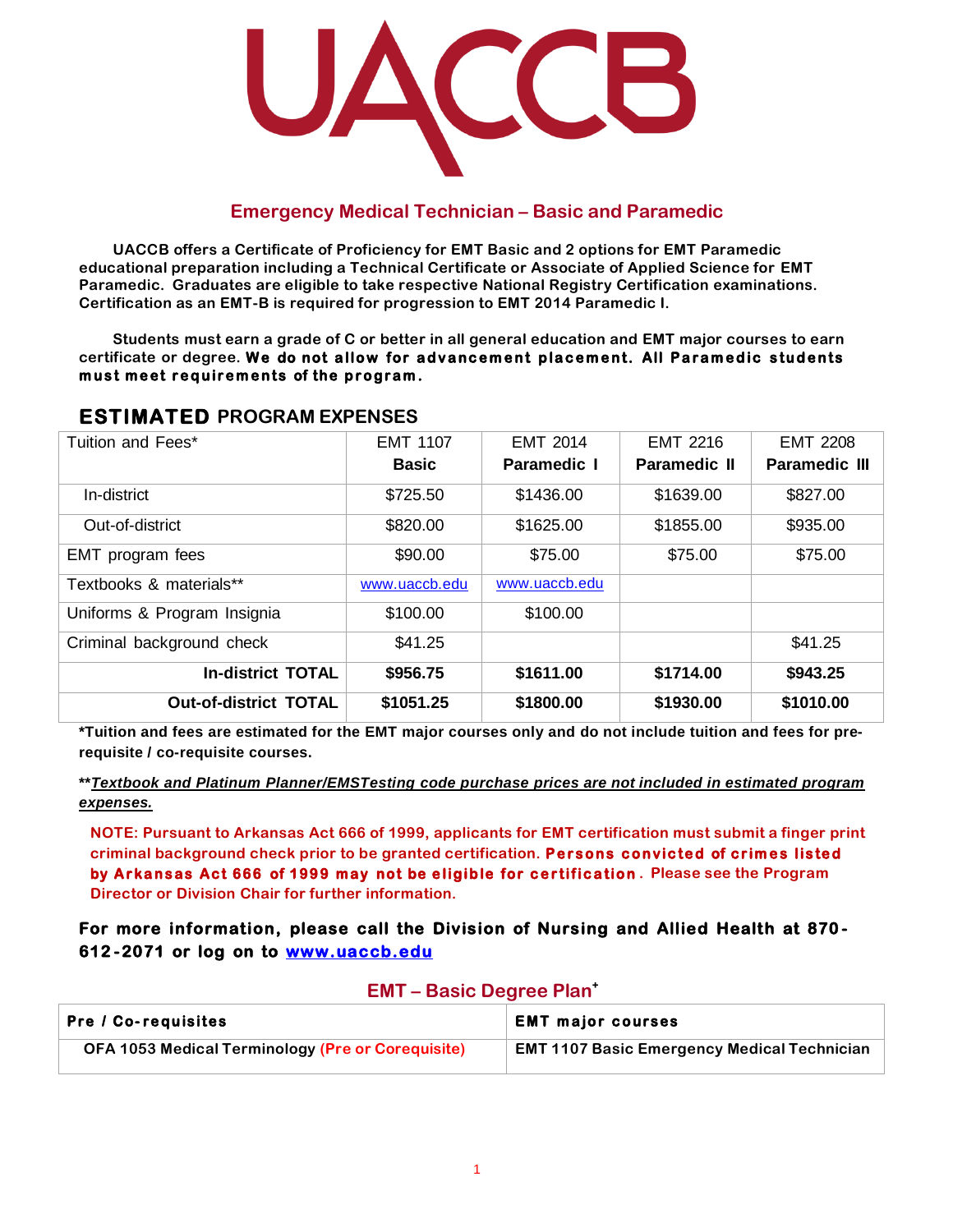## **EMT – Paramedic Degree Plan (Technical Certificate)<sup>+</sup>**

| Pre-requisite requirements                                                                                                                                                                                                                                                                                                     | <b>EMT Paramedic courses</b>                                                                                                                     |
|--------------------------------------------------------------------------------------------------------------------------------------------------------------------------------------------------------------------------------------------------------------------------------------------------------------------------------|--------------------------------------------------------------------------------------------------------------------------------------------------|
| • Completion of EMT 1107 with a grade of C or better<br>prior to entering EMT 2014 Paramedic I<br>• Licensure as EMT Basic prior to entering EMT 2014<br><b>Paramedic I</b><br><b>BIO 1013 Essential of Anatomy &amp; Physiology</b><br>BIO 1011 Essentials of Anatomy & Physiology Lab<br><b>OFA 1053 Medical Terminology</b> | <b>EMT 2014 Paramedic I (fall semester)</b><br><b>EMT 2216 Paramedic II (spring semester)</b><br><b>EMT 2208 Paramedic III (summer semester)</b> |

## **EMT – Paramedic Degree Plan (Associate of Applied Science)<sup>+</sup>**

|                                                    | <b>EMT Paramedic courses</b>                                                                                                                                          |  |  |  |
|----------------------------------------------------|-----------------------------------------------------------------------------------------------------------------------------------------------------------------------|--|--|--|
| Completion of EMT 1107 with a grade of C or better | <b>EMT 2014 Paramedic I (fall semester)</b>                                                                                                                           |  |  |  |
|                                                    | <b>EMT 2216 Paramedic II (spring semester)</b>                                                                                                                        |  |  |  |
| <b>Paramedic I</b>                                 | <b>EMT 2208 Paramedic III (summer semester)</b>                                                                                                                       |  |  |  |
| <b>General education courses:</b>                  | (*BIO 2003/2001 Anatomy & Physiology I with Lab AND BIO<br>2013/2011 Anatomy & Physiology II with Lab may be<br>substituted for BIO 1013/1011 Essentials of Anatomy & |  |  |  |
| *BIO 1013 Essential of Anatomy & Physiology        |                                                                                                                                                                       |  |  |  |
| *BIO 1011 Essentials of Anatomy & Physiology Lab   | Physiology with Lab).                                                                                                                                                 |  |  |  |
| <b>ENG 1103 English Composition I</b>              |                                                                                                                                                                       |  |  |  |
| <b>ENG 1203 English Composition II</b>             |                                                                                                                                                                       |  |  |  |
| <b>OFA 1053 Medical Terminology</b>                |                                                                                                                                                                       |  |  |  |
| MTH 1003 Technical Math (or higher level math)     |                                                                                                                                                                       |  |  |  |
| One of the following:                              |                                                                                                                                                                       |  |  |  |
| PSY 1003 General Psychology                        |                                                                                                                                                                       |  |  |  |
| SOC 2003 Principles of Sociology                   |                                                                                                                                                                       |  |  |  |
|                                                    | Pre / Co-requisite requirements<br>prior to entering EMT 2014 Paramedic I<br>• Licensure as EMT Basic prior to entering EMT 2014                                      |  |  |  |

"The University of Arkansas Community College at Batesville Arkansas EMT-Paramedic Program is accredited by the Commission on Accreditation of Allied Health Education Programs (www.caahep.org) upon the recommendation of the Committee on Accreditation of Educational Programs for the Emergency Medical Services Professions (CoAEMSP)."

**Commission on Accreditation of Allied Health Education Programs 8301 Lakeview Parkway** Suite 111-312 Rowlett, TX 75088